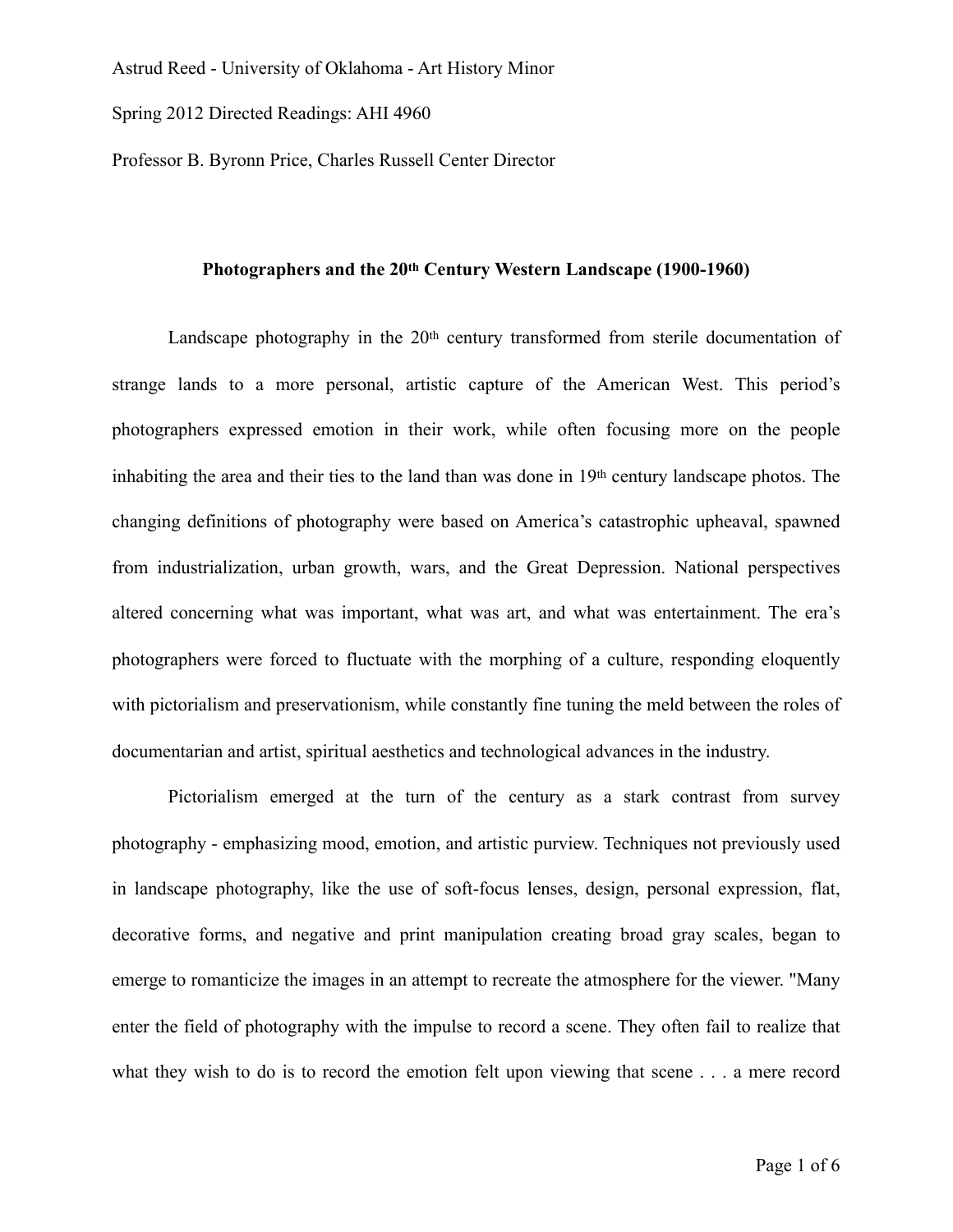Spring 2012 Directed Readings: AHI 4960

## Professor B. Byronn Price, Charles Russell Center Director

<span id="page-1-3"></span><span id="page-1-2"></span>photograph in no way reflects that emotion." [1](#page-1-0) This artistic movement that highlighted the beauty of the land was best captured by Laura Gilpin (1891 – 1979). Gilpin's background, which combined technical training and an adventurous spirit, was ideal for leading photographers into a new realm of landscape photography. The key to her greatness came from an understanding and appreciation of her surroundings and its ability to sustain domestic life and influence people. "For Gilpin the southwestern landscape was neither an empty vista awaiting human settlement nor a jewel-like scene resisting human intrusion. It was a peopled landscape with a rich history and tradition of its own, an environment that shaped and molded the lives of its inhabitants." [2](#page-1-1) Other women photographers of the period, Dorothea Lange (1895 – 1965), Anne Brigman (1869 – 1950), Clara Sipprell (1880 – 1975), Barbara Morgan (1900 – 1992), and Louise Deshong Woodbridge (1848 – 1925), mostly used landscapes as backgrounds for portraits or only completed short studies of the American West landscape, making Gilpin's large body of work, of a land she loved, very unique for both women and men photographers. Gilpin's photographic work may have begun with pictorialism and vast expanses, but it changed over the course of her life to include the mystical and historical capture of archaeological sites of the Southwest, environmental studies of the Rio Grande, and a large collection based on the adaptable Navajo culture and their peoples' strong ties to their physical surroundings. "This deep sense that she,

<span id="page-1-0"></span><sup>&</sup>lt;sup>[1](#page-1-2)</sup> Laura Gilpin, "Historic Architecture Photography: The Southwest," The Complete *Photographer* 6, no. 31 (July 1942): 1987.

<span id="page-1-1"></span>[<sup>2</sup>](#page-1-3) Martha A. Sandweiss, "Laura Gilpin and the Tradition of American Landscape Photography." In *The Desert Is No Lady* (New Haven: Yale University Press, 1987). Section 1.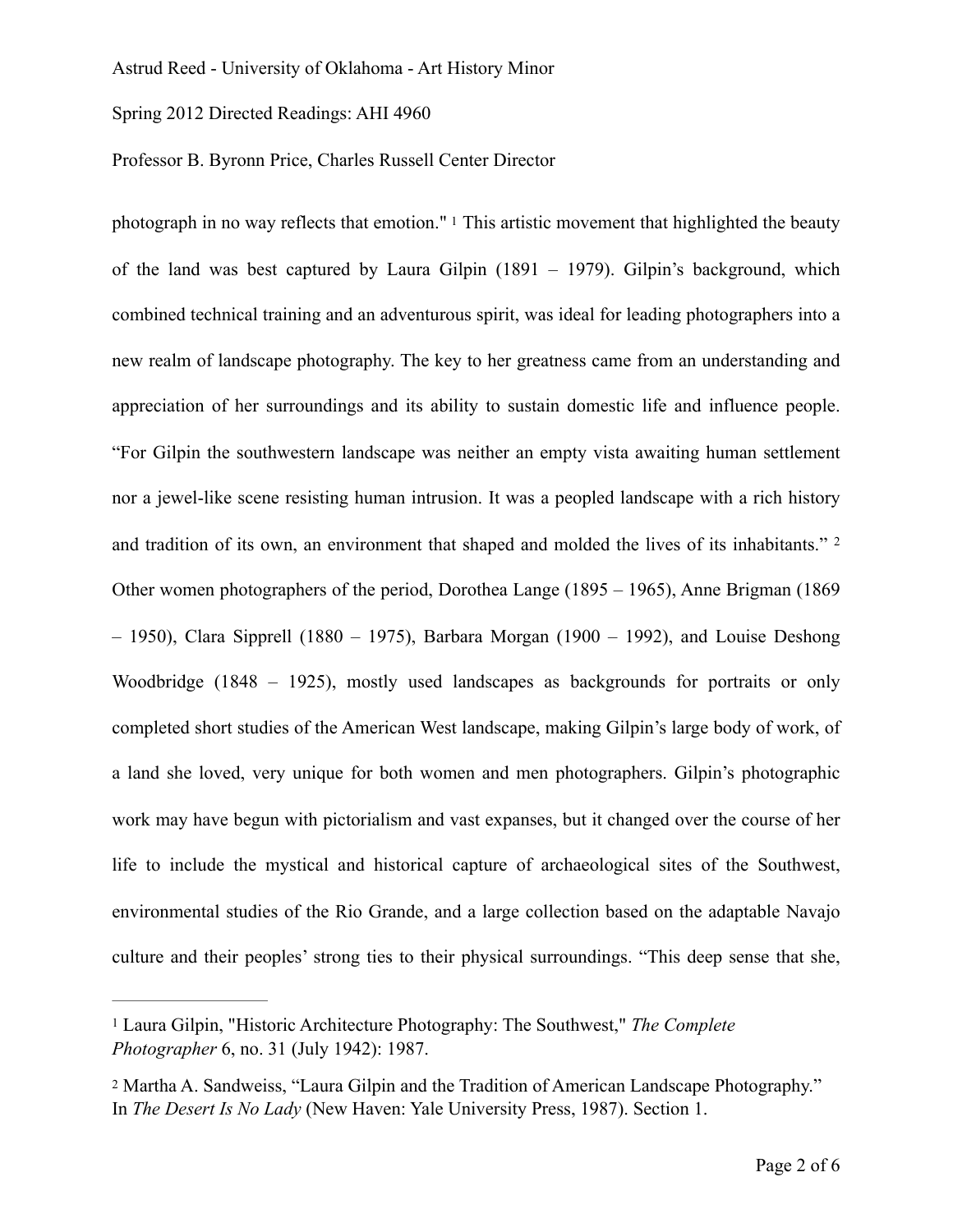Spring 2012 Directed Readings: AHI 4960

Professor B. Byronn Price, Charles Russell Center Director

<span id="page-2-3"></span>too, was somehow a part of the landscape and tradition she photographed is what distinguishes Gilpin from the other great photographers of the American Southwest." <sup>[3](#page-2-0)</sup>

Ansel Adams is known by many as the father of environmental photography. His sharp, high contrast Yosemite National Park images of perfectly lit cliff faces mostly taken with large format cameras inspired the nation to travel west and experience these magnificent vistas for themselves. Creating appreciation for nature was surely an initial goal, but after a tourism onslaught, he began to use his images as political tools for landscape protection. "But the popularity of this genre of leisure consumption began to take its toll. Nature was literally being loved to death. In 1908 sixty-nine thousand travelers visited the national parks. By 1921, annual attendance exceeded one million. Automobiles revolutionized access and cheaply excavated dirt roads gave passage to previously inaccessible backcountry." <sup>[4](#page-2-1)</sup> Like Laura Gilpin, Adams had found a deep, spiritual connection with the land that he shot. His Zone System techniques afforded him the ability to adjust final print contrast and determine proper exposure allowing him to create powerful images with sharp clarity and depth that realistically expressed how he viewed, as well as, felt about the American West landscape. His black and whites are renowned for the same reason as Gilpin's "color seemed too literal a rendering of the scene she observed." [5](#page-2-2)

<span id="page-2-5"></span><span id="page-2-4"></span><span id="page-2-0"></span>[3](#page-2-3) Martha A. Sandweiss, "Laura Gilpin and the Tradition of American Landscape Photography." In *The Desert Is No Lady* (New Haven: Yale University Press, 1987). Section 3.

<span id="page-2-1"></span> Deborah Bright. "The Machine in the Garden Revisited: American Environmentalism and [4](#page-2-4) Photographic Aesthetics" *Art Journal* 51 (Summer 1992): Page 61.

<span id="page-2-2"></span>[5](#page-2-5) Martha A. Sandweiss, "Laura Gilpin and the Tradition of American Landscape Photography." In *The Desert Is No Lady* (New Haven: Yale University Press, 1987). Section 2.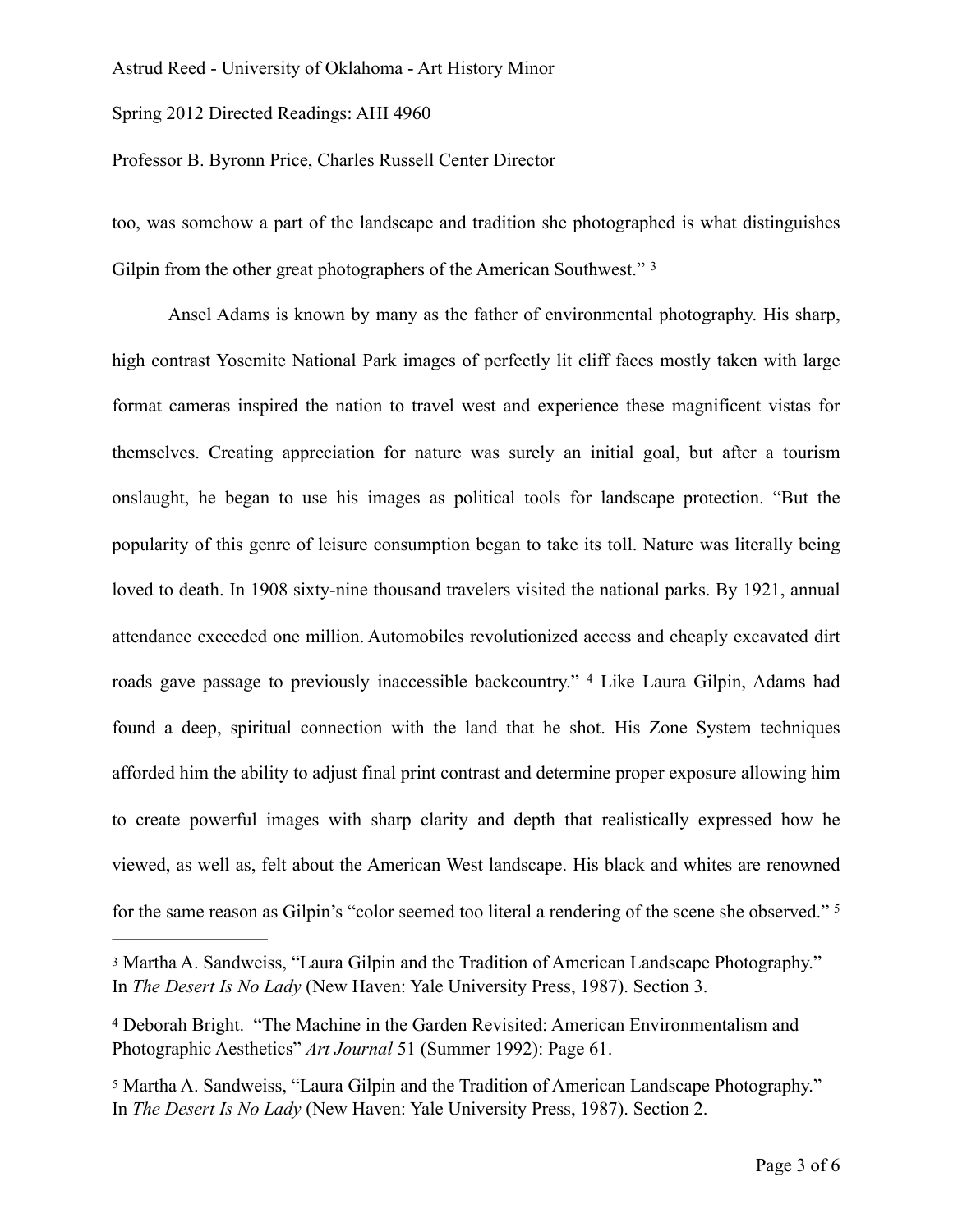Spring 2012 Directed Readings: AHI 4960

## Professor B. Byronn Price, Charles Russell Center Director

<span id="page-3-2"></span>His appreciation of the national parks began as a child, but was fostered through his relationship with John Muir, twenty-two year initial Sierra Club president who understood that the success of preservation came from tourism and outdoor recreation. Adams' landscape photos were often used to further this mission even though he proclaimed for a great deal of his life to not have social and political affiliations in these arenas. [6](#page-3-0) Adams, like Edward Weston, focused on the natural with the belief that current event agendas should not be sought by photographers in an attempt to be disengaged in their art. Both created timeless pieces and modern aesthetics, even though their styles and subjects varied. "Embracing aesthetics and shunning politics, they hoped to avoid the pressing issues of the moment, and make nature's enduring beauty the focus of their personal and professional lives . . . (but) for all their devotion to natural beauty, they were not as disengaged as they claimed to be." [7](#page-3-1) Landscape photography's role in the environment began to have a much greater influence during the 20<sup>th</sup> century. It is also started having more power in social and political arenas as seen during the Great Depression and the radical protests movements of the 1960s and 1970s.

<span id="page-3-3"></span>The Great Depression brought harsh realities to the nation after a long period of growth and prosperity. It also brought many great programs that funded some of the most famous documentary landscape photographs of the 20<sup>th</sup> century. The dilemma of documentary

<span id="page-3-0"></span><sup>&</sup>lt;sup>[6](#page-3-2)</sup> Jonathan Spaulding. "Yosemite and Ansel Adams: Art, Commerce, and Western Tourism," *Pacific Historical Review* 65 (1996): 615-639.

<span id="page-3-1"></span>[<sup>7</sup>](#page-3-3) David P. Peeler, "The Art of Disengagement: Edward Weston and Ansel Adams," *Journal of American Studies*, Vol. 27, No. 3, American Art and Music (Dec., 1993), pp. 311-312.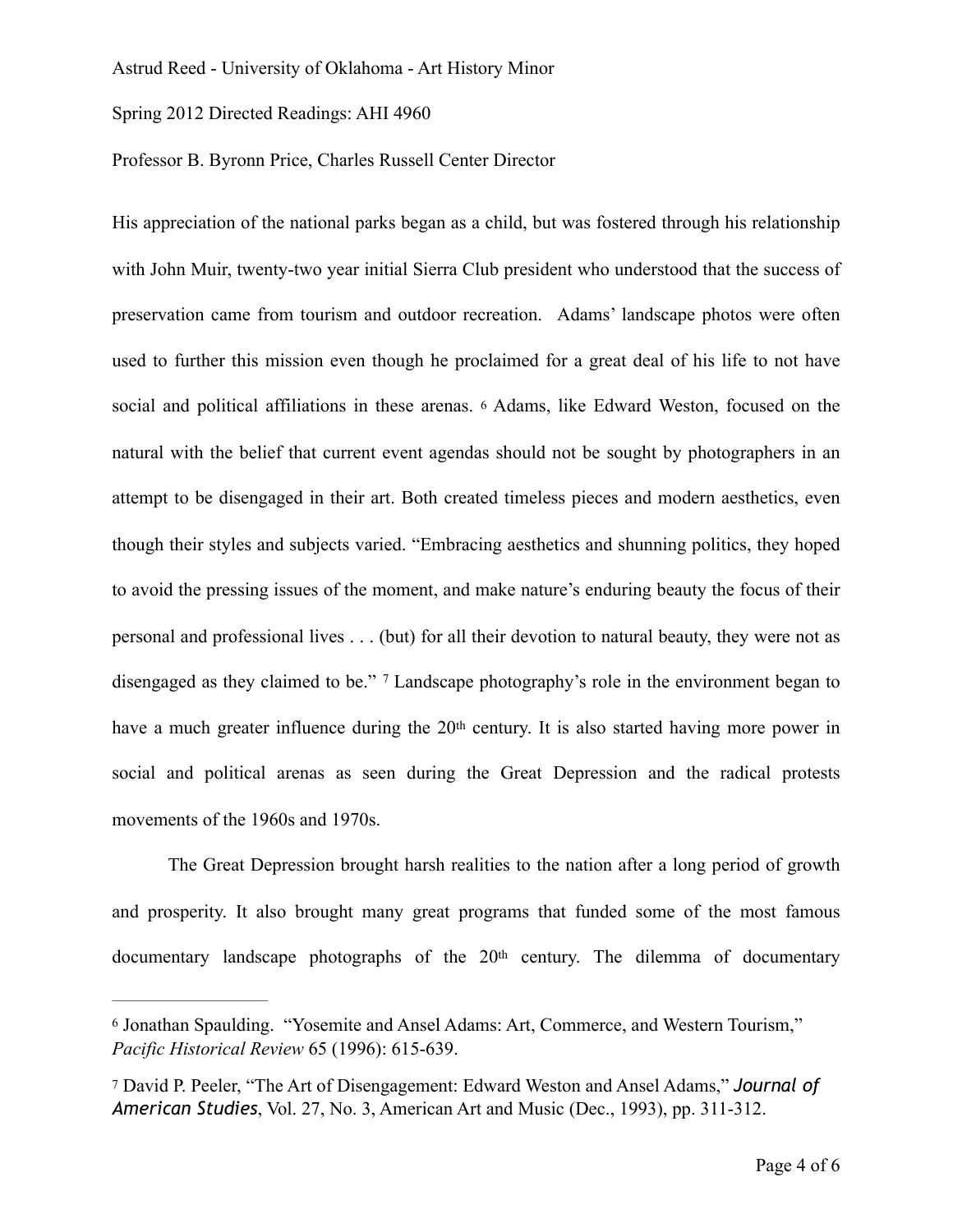Spring 2012 Directed Readings: AHI 4960

Professor B. Byronn Price, Charles Russell Center Director

<span id="page-4-1"></span>photographers from this period was much greater than that of the survey photographers of the 19<sup>th</sup> century. While truthful depictions were crucial to these recorders of contemporary events, <sup>[8](#page-4-0)</sup> photographers in this era were also artists who understood the necessity for pleasing the public while also possessing the desire to express their original artistic style. The *Migrant Mother* image, taken by Dorothea Lange, is synonymous with the Depression becoming a timeless American symbol of overcoming adversity. As a Farm Security photographer, Lange's job was to document the farmland, crops, and the people working the land. Many of these landscape images clearly showed the western erosion devastation caused by poor soil care and a lack of crop rotation. The images were an important tool used to get governmental funds to aid in revitalization of these areas. It is incongruent with the mission that the most famous of the images from this Work Administration Project does not show the land, and was at least partially staged and edited, but it did bring a great deal of attention to the plight of the migrant farmers.

The situation was extremely important to landscape photography then. Where is the line drawn between the real and an artist's vision? The blend of pictorialism and truth is still being defined today. What are the rules regulating how much or in what situation a photographer's motives can become an integral part of an image? Is it possible for them ever not to play a role? "In his introduction to the Museum of Modern Art's 1966 retrospective of Lange's work, critic George P. Elliott maintained that *Migrant mother* had developed a life of its own with its own

<span id="page-4-0"></span>[<sup>8</sup>](#page-4-1) James Curtis, *Mind's Eye, Mind's Truth: FSA Photography Reconsidered* (Philadelphia: Temple University Press, 1989). Page 47.